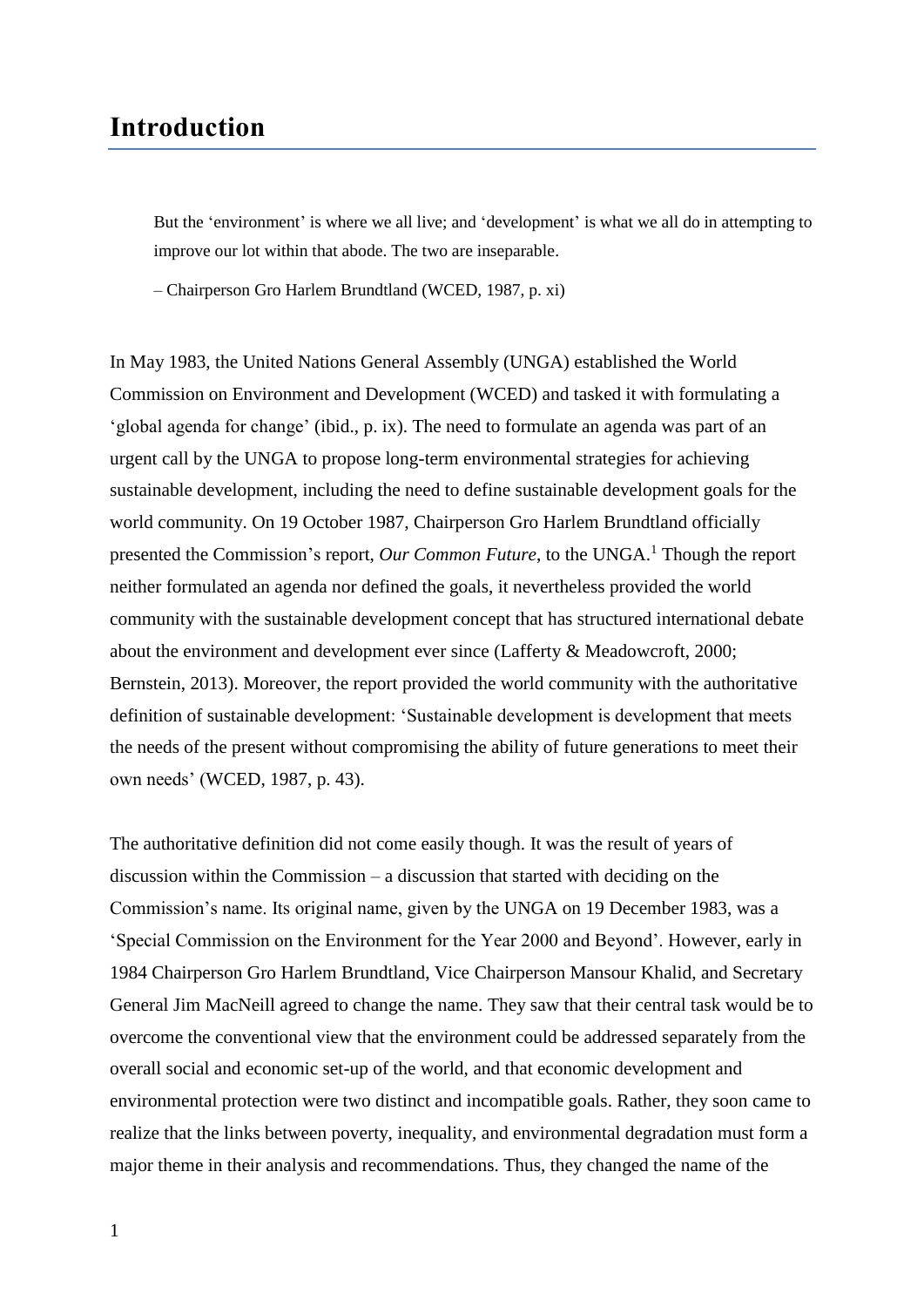Commission, first to 'World Commission on Environmental Development', and then to 'World Commission on Environment and Development' (Borowy, 2014). Indeed, those changes were important. They influenced the wording in the authoritative definition and made it much easier to overcome the tensions between commissioners representing low-income countries in the South and those representing high-income countries in the North.

It would take almost three decades before the world community formulated and agreed an agenda and defined sustainable development goals. On 25 September 2015, the UNGA adopted the 2030 Agenda for Sustainable Development, *Transforming Our World*, which included 17 global sustainable development goals (SDGs) and 169 targets to guide world development towards 2030 (UN, 2015). It is promising that 'the Heads of States and Government and High Representatives' on behalf of the people commit themselves 'to working tirelessly for the full implementation of this Agenda by 2030' (ibid., p. 3). On 1 January 2016, the SDGs officially came into force. While the SDGs are not legally binding, governments are expected to take ownership and establish national frameworks for the achievement of the 17 goals. Countries have the primary responsibility for follow-up and review of the progress made in implementing the goals, which will require high-quality, accessible data and timely data collection. It is fair to say that the 2030 Agenda and its accompanying SDGs constitute an impressive achievement. The mere fact that the world community has finally agreed upon common sustainable development goals and committed themselves to work tirelessly in implementing them is a success in itself. Nevertheless, we believe that there is considerable room for improving the SDGs. This book suggests some improvements.

Formulating the 2030 Agenda and defining the SDGs would have been much easier if the world community had already reached a consensus on how to define and operationalize sustainable development. Alas, the 2030 Agenda has not received much help from academia in reaching such consensus. The ink was not dry in the *Our Common Future* report before critics queued up to express their scepticism about the sustainable development concept. O'Riordan (1988) described it as a potentially meaningless concept. Jacobs (1991), and later Giddings *et al*. (2002), called it a contested concept randomly shaped by people's preferences and worldviews. Daly & Townsend (1992) famously commented that sustainable development was an oxymoron. <sup>2</sup> Hopwood *et al*. (2005) saw it as an unclear concept that did not provide sufficient meaning to guide policy. More recently, Stafford-Smith (2014) and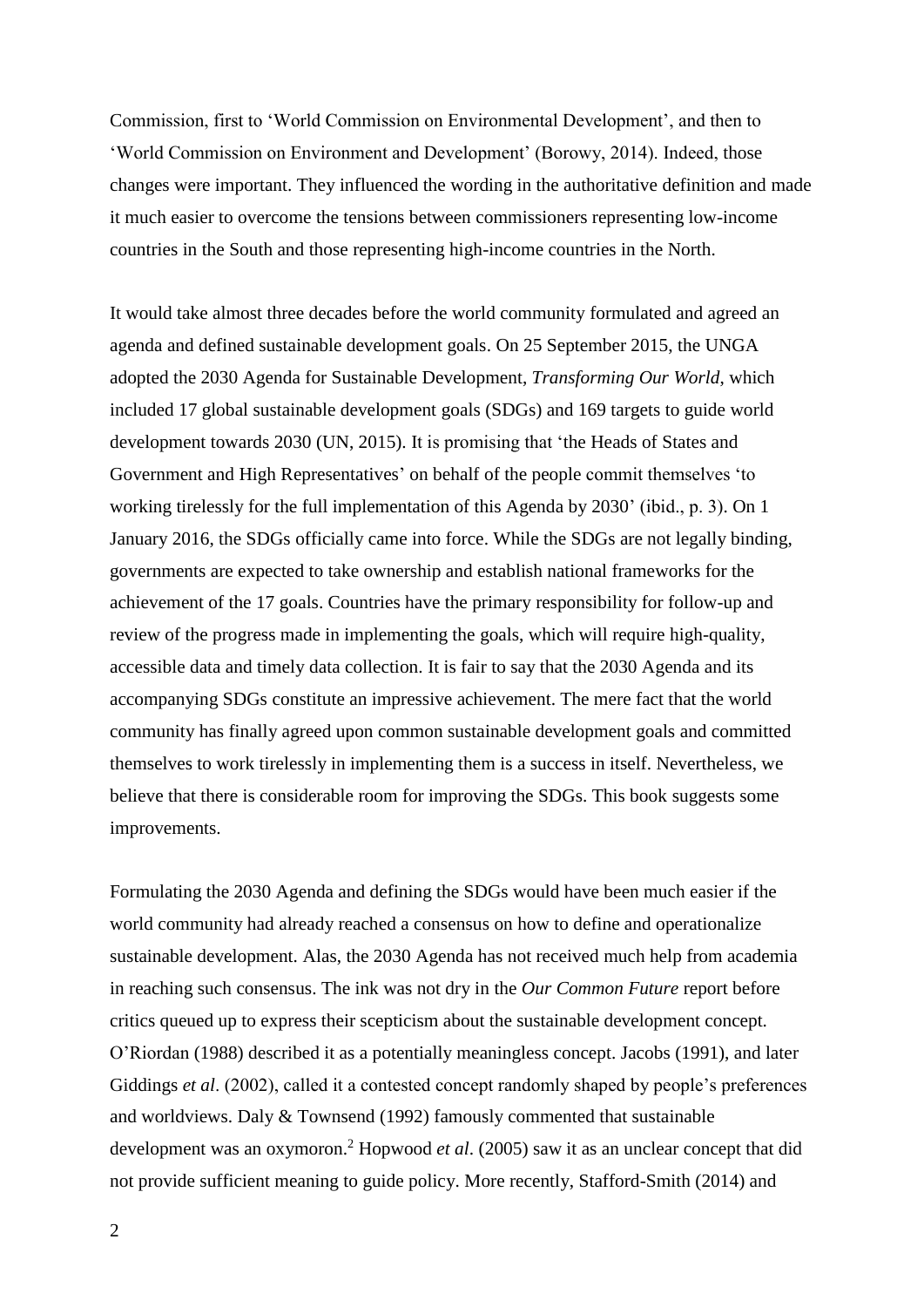Stokstad (2015) have described it as vague, weak, and fragmented.<sup>3</sup> And indeed, these examples represent just a tiny fraction of the critique.

We think the critique is unfair. The definition of sustainable development provided by *Our Common Future* expresses anything but a vague, weak idea – meeting basic needs, recognising environmental limits, and acknowledging the principle of justice within and between generations. This idea endures because it captures the essence of the problems of environmental protection and development confronting the modern world. It resonates with society's sense of sustainability. We agree, however, with the critique that sustainable development is difficult to define and hard to operationalize. Nevertheless, it is important to have such a definition and a model that operationalizes it, and achieving these two aims provides the rationale for this book.

The authoritative definition is elegant and quotable, but it does not really tell us what sustainable development is. What are 'the needs of the present generation'? Are we merely looking at satisfying basic needs to prevent extreme poverty or are we looking at some sort of enhanced needs that take into account people's aspirations for a better life? And what can possibly be the needs of future generations? Do we know what they are? We do not. Only future generations themselves, not the present one, will know what their needs are. To what extent can we sacrifice the needs of the present generation for the uncertain needs of future generations? Equally puzzling, what does 'compromise the ability' mean? Apparently, that has something to do with the environmental state of the planet. Although we struggle to say anything specific about the needs of future generations, it is probably safe to say that maintaining a healthy planet is high on that list. Admittedly, *Our Common Future* gives some clues, but these are indeed open for interpretation. As early as 1992, only five years after the report was launched, the report's lead author Jim MacNeill wrote that 'a new way to define infinity was the ever-expanding number of self-serving definitions of sustainable development' (Borowy, 2014, ix) . So, what exactly *is* sustainable development? Sustainable development says something about what we should do. But exactly what is it that we should do? To guide us further, we need a *normative definition* of sustainable development.

Ultimately, sustainability needs to be addressed globally. However, although national territories, economies, and societies constitute only one level of system organization, it is perhaps the most significant level because governance is presently strongest at the national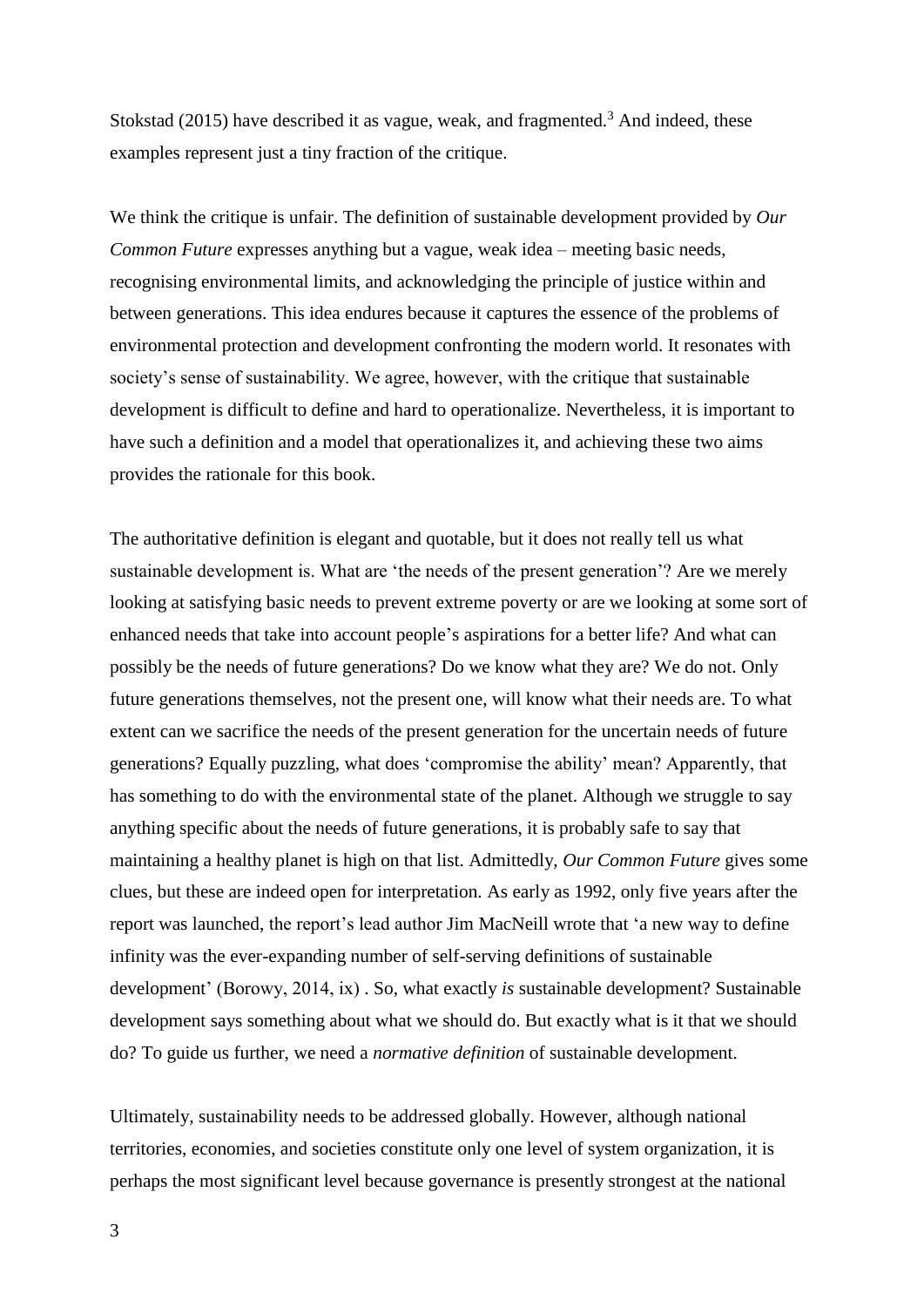level (Dahl, 2012). National governments possess the most significant means and the capacity to use them to address all relevant imperatives of global sustainable development. Thus, our model presented in chapter 5, though globally rooted, manifests itself primarily on a national level. This does not mean that local sustainability, for example in cities, communities, firms, and households, is unimportant. Local unsustainable behaviour can trigger global unsustainability. Moreover, the local level possesses many of the measures and means by which to promote global sustainability. Also, the necessary debate about sustainable development's normative foundation takes place locally. Therefore, we need a multilevel approach in pursuing sustainable development. Nevertheless, local sustainability must be rooted in the global imperatives too, though differently than at the national level (see chapter 8).

This book has three main messages.

- We claim that sustainable development is an ethical statement, from which we can derive three equally important moral imperatives: satisfying human needs, ensuring social justice, and respecting environmental limits. Sustainable development's key themes must come from theories that are fundamental to the understanding of those imperatives, not merely reflecting stakeholders' parochial preferences or a short-term political consensus. Since *Our Common Future*, the ethical importance has seemingly waned. Thus, the book is part of, we believe, a much needed ethical (re)turn in defining and operationalizing sustainable development.
- We claim that the moral imperatives define a sustainable development space that constitutes constraints on human behaviour. Different countries will choose different pathways to get into that space, thereby reflecting the sustainability challenges they face (e.g., reducing poverty or mitigating climate gas emissions) or the means they prefer (e.g., economic measures, or command and control measures). Within the sustainable development space, countries are free to pursue the pathways they prefer and value, and different countries and different regions will likely follow different paths.
- We claim that we need numbers to assess where countries stand in relation to the sustainable development space and, consequently, to state the challenges they face to enter that space. Moreover, we must develop positive narratives to see how different countries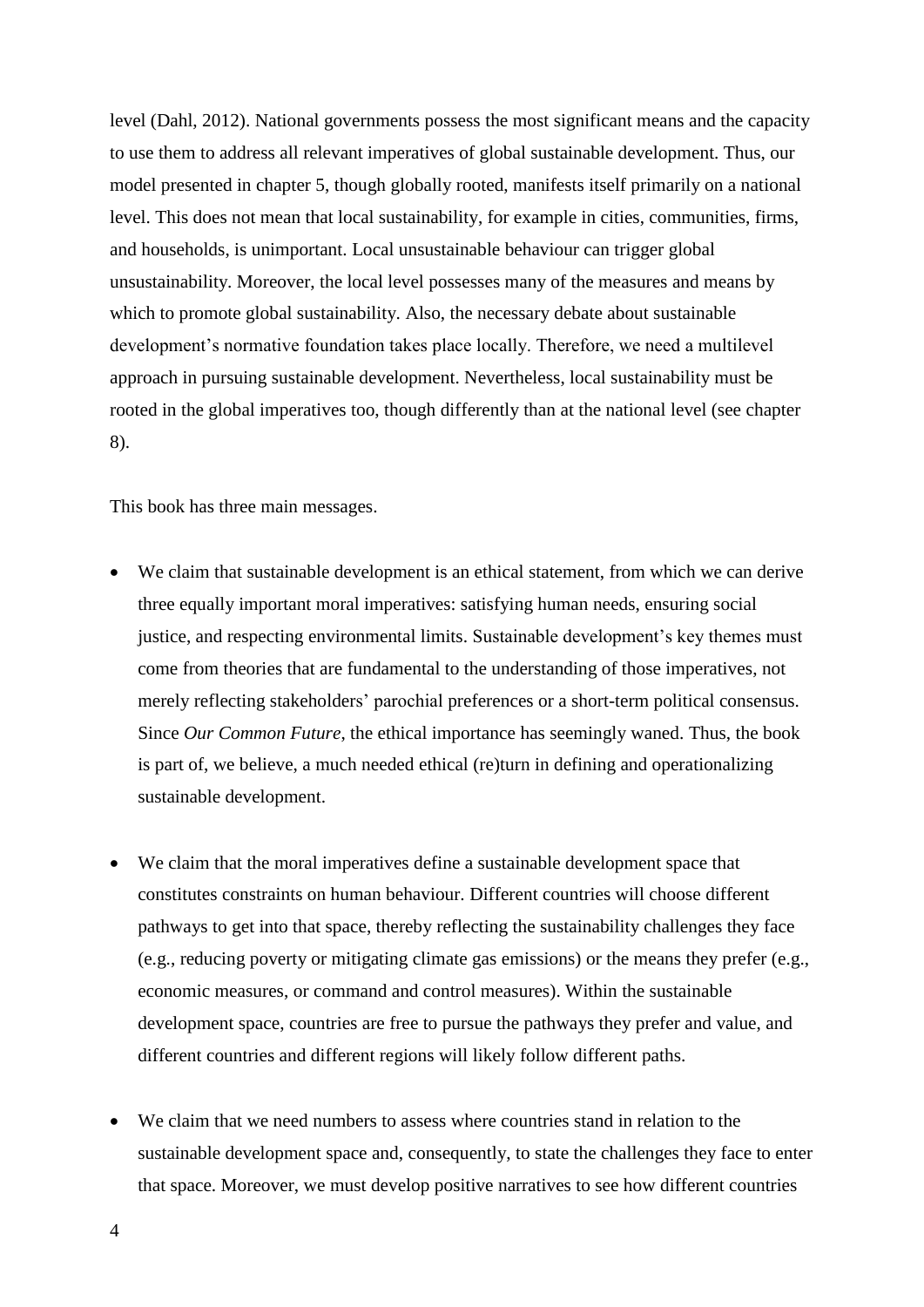can find inspiration and useful illustrations to enter the sustainable development space. In doing so, we need to understand what the main challenges are that countries face and we need to understand the similarities and differences in their chosen development paths.

The book has two parts. The first part (chapters 1–5) is strictly normative, and presents concepts, theories, the model, and the sustainable development space. Chapters 2–4 present theories that are fundamental to understanding the imperatives of human needs, social justice, and environmental limits. These chapters serve as an introduction to the theoretical foundations of sustainable development. Those who are more interested in the sustainable development model, or those who already are familiar with specific parts of the theoretical foundation could jump directly to chapter 5. The second part (chapters 6–9) is more applied, and presents country data, describes narratives, discusses local sustainability, and points at some overall policy implications of the book.

The content of the individual chapters is as follows:

Chapter 1 starts by asserting that sustainable development is an ethical statement, from which we can derive three equally important moral imperatives of sustainable development: satisfying human needs, ensuring social justice, and respecting environmental limits. These moral imperatives constitute a sustainable development space that establishes constraints on human development. The chapter continues with a discussion about what sustainable development is not. We argue that economic growth is not one of the imperatives of sustainable development. Thus, economic growth is neither inherently sustainable nor inherently unsustainable. Likewise, we argue that deploying new technology is neither inherently sustainable nor inherently unsustainable. The chapter also presents a critique of the three-pillar model of sustainable development and of the UN's SDGs. The chapter ends by presenting the six key sustainability themes (which come from dominant theories of the moral imperatives) and some thoughts on local sustainability.

Chapter 2 presents some influential theories on human needs. A proper theoretical understanding of what human needs are and how they can be satisfied is a prerequisite for identifying the key sustainability themes in our model presented in chapter 5. This chapter has three sections. The first briefly presents *Our Common Future*'s take on human needs. The second section presents Max-Neef's, Maslow's, and Doyal and Gough's theories on basic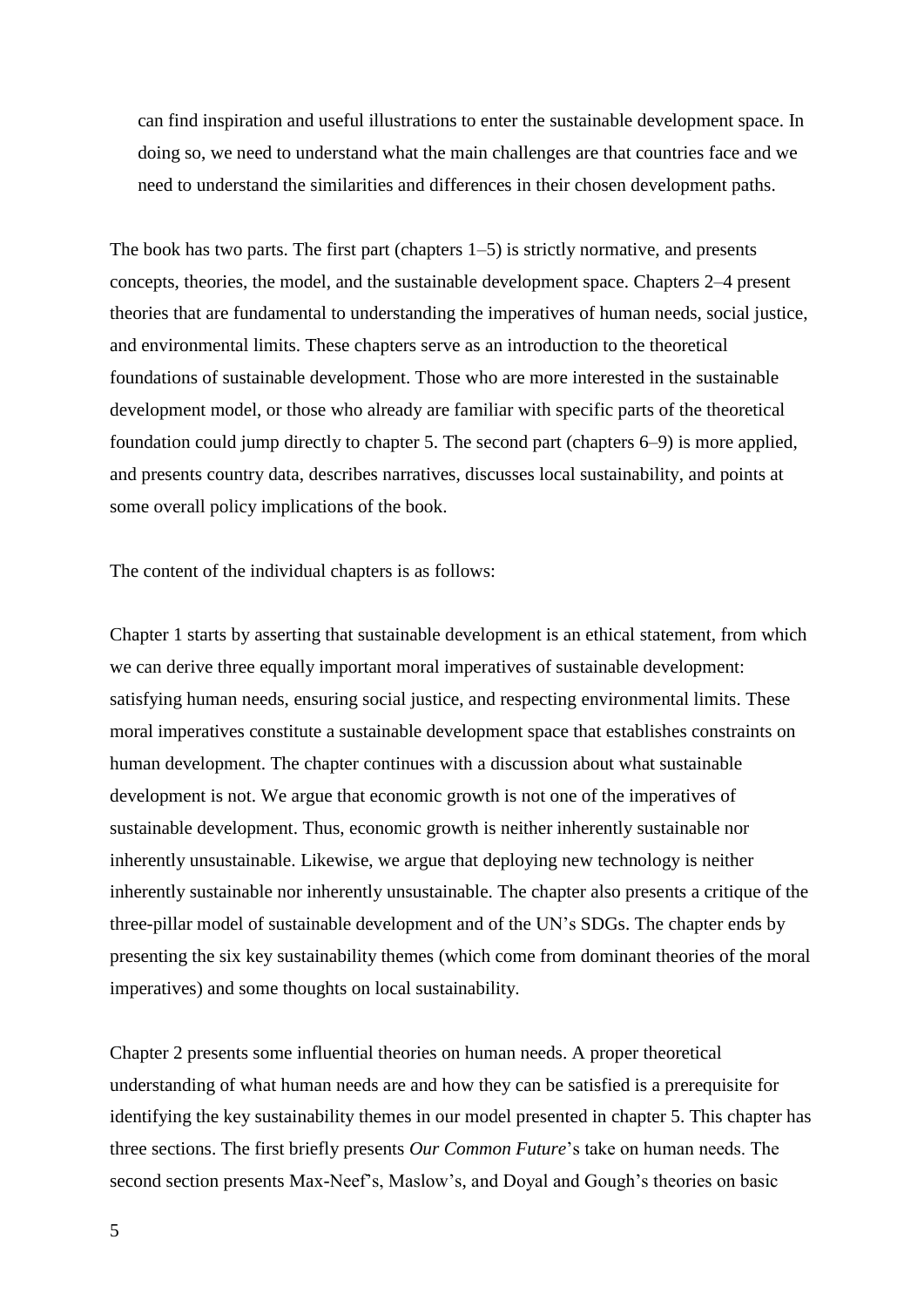needs, all of which provide a natural starting point in satisfying human needs. The third section presents Sen's capability approach, which acknowledges that satisfying human needs is more than merely satisfying basic needs. Overall, a theory of human needs can be seen as a two-stage process. First, people must be provided with the means and opportunities to avoid poverty and deprivations. Second, people must be provided with an enhanced set of capabilities to do things they have reason to value.

Chapter 3 presents some influential theories on social justice. A proper theoretical understanding of what social justice is, and how the concept can be encapsulated, forms a prerequisite for identifying the key sustainability themes in our sustainable development model. This chapter has three sections. The first briefly presents *Our Common Future*'s take on social justice, including justice between generations as well as justice within generations. The second section presents John Rawls' theory of justice (1999), including a short introduction of utilitarianism, which he strongly rejects. The third section presents Sen's idea of justice (2009). Rawls' two principles of justice constitute the basis for the two key sustainability themes related to social justice: democratic participation and fair distribution of primary goods. Sen's comparative approach to justice serves as the basis for our discussion of local sustainability.

Chapter 4 gives an account of the status of the global natural capital, how human activities interact with and depend on these resources, and how we can define thresholds for critical natural capital in order to sustain the services of nature. An important message in the chapter is that there are planetary boundaries that we must respect in order to ensure a safe operating space for humans over time, and the two most important (out of a total of nine) are planetary boundaries related to climate change and biosphere integrity (Steffen *et al*., 2015). Respecting these boundaries leads to a discussion of what part of natural capital should be sustained for the future – all, or part of it – resulting in the notions of weak and strong sustainability. We conclude the chapter by comparing various contributions in economics and showing how they can help us understand, measure, and deal with environmental limits.

Chapter 5 presents a five-step, normative model of sustainable development. The first step acknowledges that sustainable development is a normative value system, which consists of three moral imperatives. The second step presents relevant theories that give weight to those imperatives. The third step derives key themes from those theories. The fourth step suggests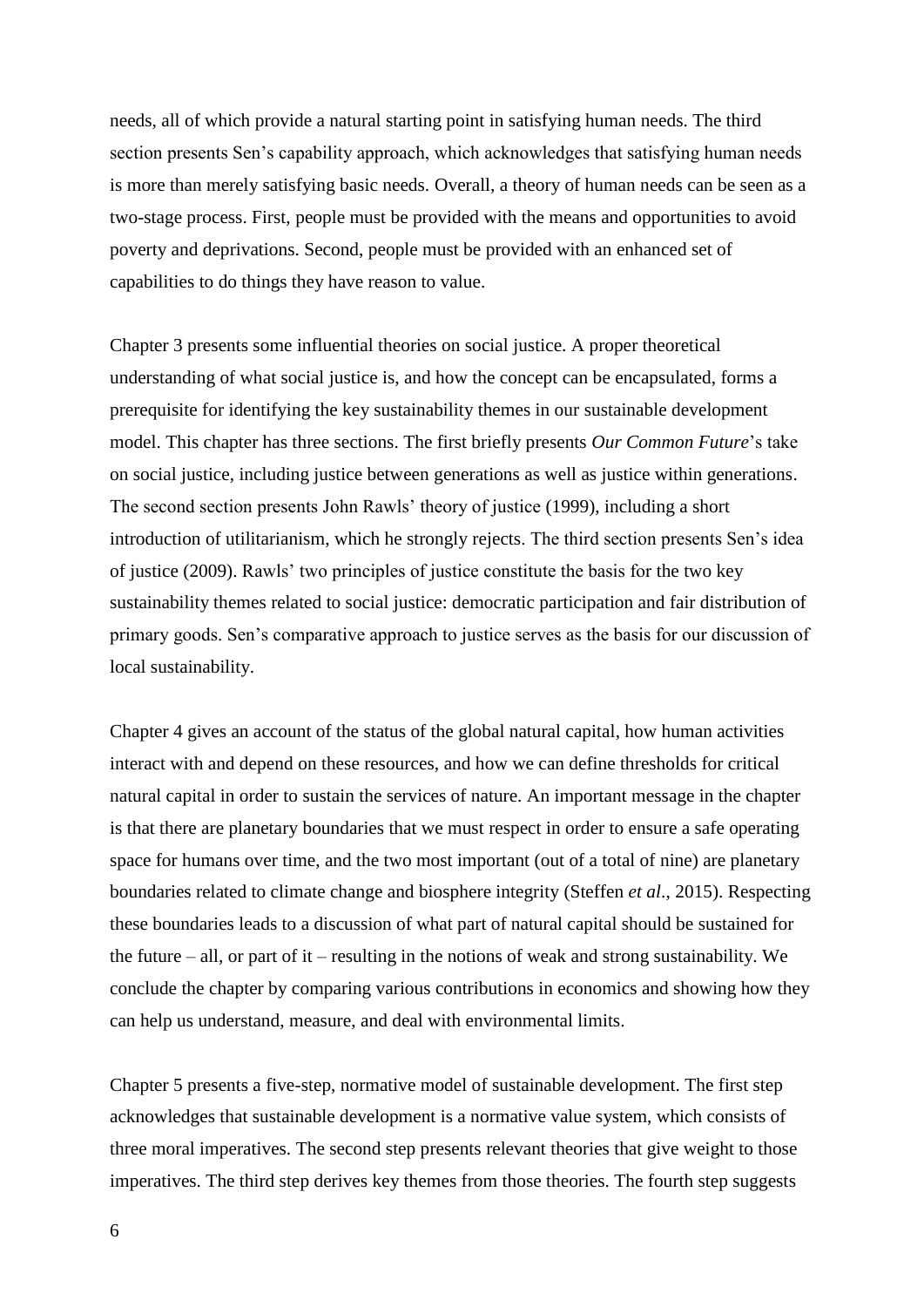headline indicators for each key theme. The fifth step assigns thresholds to the indicators and thus completes the model. The six thresholds form a six-dimensional space within which we find the sustainable development space. Simply speaking, being inside the sustainable development space means that a country has achieved sustainable development, whereas being outside it means that a country is in an unsustainable state. Importantly, each country faces specific challenges in its pursuit of sustainable development. Thus, low-income countries face different challenges than high-income countries do; the former need to focus on increasing human development, whereas the latter need to focus on decreasing climate gas emissions.

Chapter 6 complements the normative model developed in chapter 5 by deriving indicators and thresholds for each of the model's key themes. We discuss alternative ways of measuring the essence of such indicators and thresholds and of quantifying the limits of the sustainable development space. The focus of the quantitative analysis is on the level of nations for two main reasons: First, national governments currently offer one of the most powerful levers to push a global sustainable development agenda. Second, national accounting systems and international efforts to harmonize and compare national data sets are major step towards achieving standardized, high-quality data. In addition to the selection of measures for the sustainable development model, chapter 6 establishes and discusses links to the relevant UN SDGs.

Chapter 7 presents the narratives, using the model in chapter 5 and the numbers in chapter 6. Our final choice of key theme indicators and thresholds is guided by the need to avoid correlation between them to the maximum extent possible. Avoiding correlation between them is a prerequisite for the multi-dimensional statistical analysis performed in chapter 7. We first locate countries relative to the sustainable development space by judging their performance over time, and then group countries by using cluster analysis. Such a grouping allows us to identify countries with similar societal development patterns, simultaneously accounting for all three imperatives of the sustainable development model. The cluster analysis helps us to derive attention points for a sustainable development, from which we ultimately create a quantitative narrative of change.

Chapter 8 discusses whether and how the global concept of sustainable development can be applied at the local level. Thus local sustainability means translating the global model to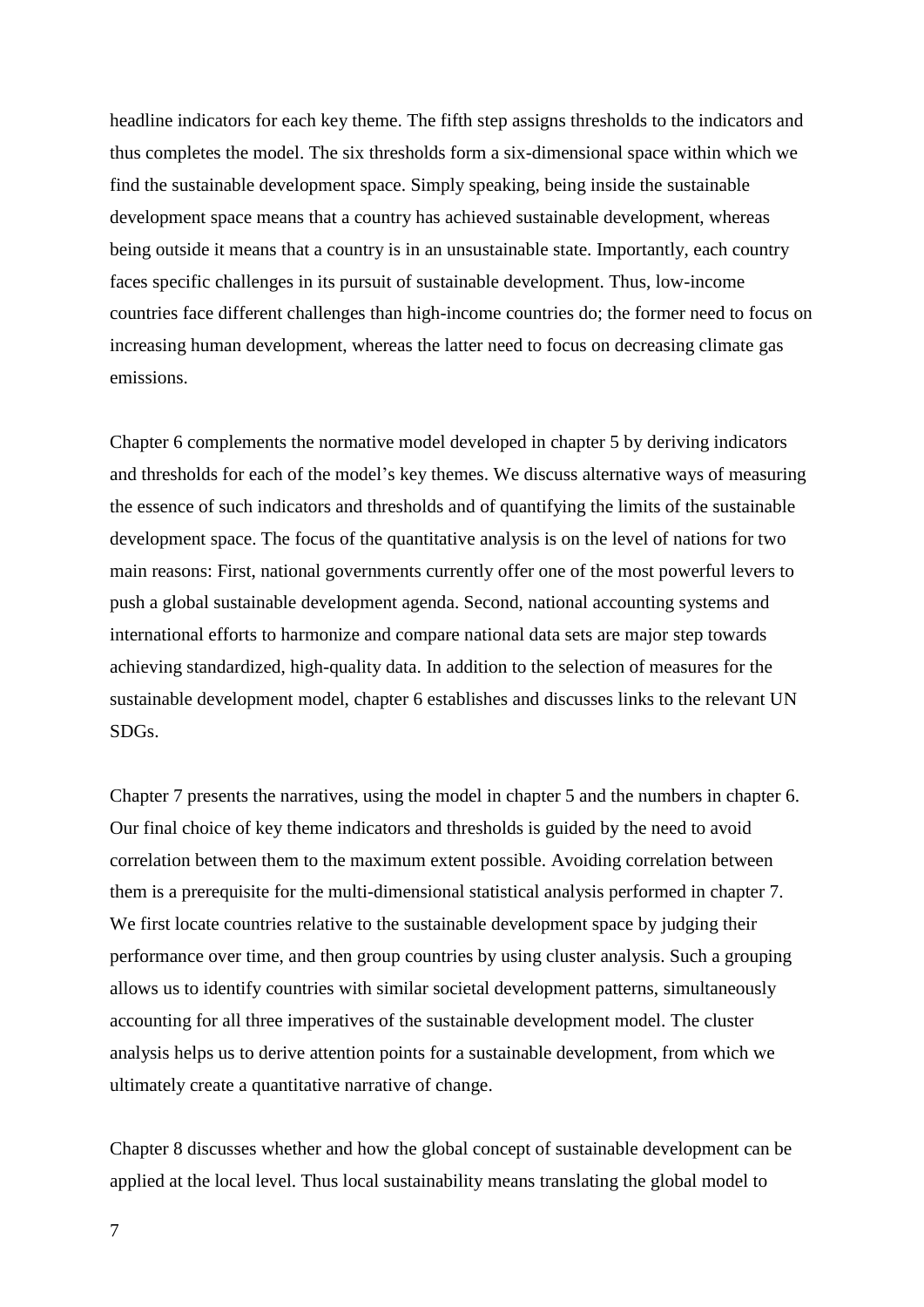municipalities, cities, communities, societal sectors, firms, programmes, products, projects, and individuals. Building on the works of John Rawls and Amartya Sen, this chapter presents two very different routes to sustainable development: the comprehensive route and the comparative route. Whereas the comprehensive route aims at the perfect, or ideal, definition, the comparative route to sustainable development is much more sensitive to people's actual lives. Thus, whereas the comprehensive route aims at achieving sustainable development, the comparative route aims at advancing sustainable development. Although the comprehensive route is our first-best option, we realize that sometimes it is insufficient at the local level. Sometimes, comprehensive sustainability is not relevant. Sometimes, the means by which to achieve comprehensive sustainability are not available. We go as far as we reasonably can, taking into account the conditions under which actors actually live and the possibilities they have. The comparative sustainability route reflects the challenge of working with sustainability at the local level.

Chapter 9, the concluding chapter, refers to this introduction to highlight the original thinking behind the book, and its essentially moral and normative starting point, but thinking that is tempered by realism about the priorities for change. The chapter discusses the uncertainties about technological optimism, the need to think about more stringent thresholds, and the balancing of the human dimensions with those of the biosphere, but simultaneously acknowledges that there is no unique solution, only different pathways that can be followed. The chapter also returns to the need for measurement and high-quality data that allow for analysis and an understanding of the different narratives that have been followed. It also looks ahead by identifying four issues that cut across all three imperatives, issues that are also likely to be central to achieving sustainable development. These include population and urbanisation, resources (including energy, material resources, and technology), health (including planetary and human health), and governance (including involvement and participation). The final section builds on these four issues, opening a debate on whether the current consumption-based paradigm is sustainable, or whether alternatives must be examined that would result in less consumption by the richer countries.

Looking back over the past quarter century, Jim MacNeill claims that a shift to a more sustainable society has barely begun. $4$  In 2008, Barack Obama observed that sustainability required something of a paradigm shift. History shows that paradigm shifts do not happen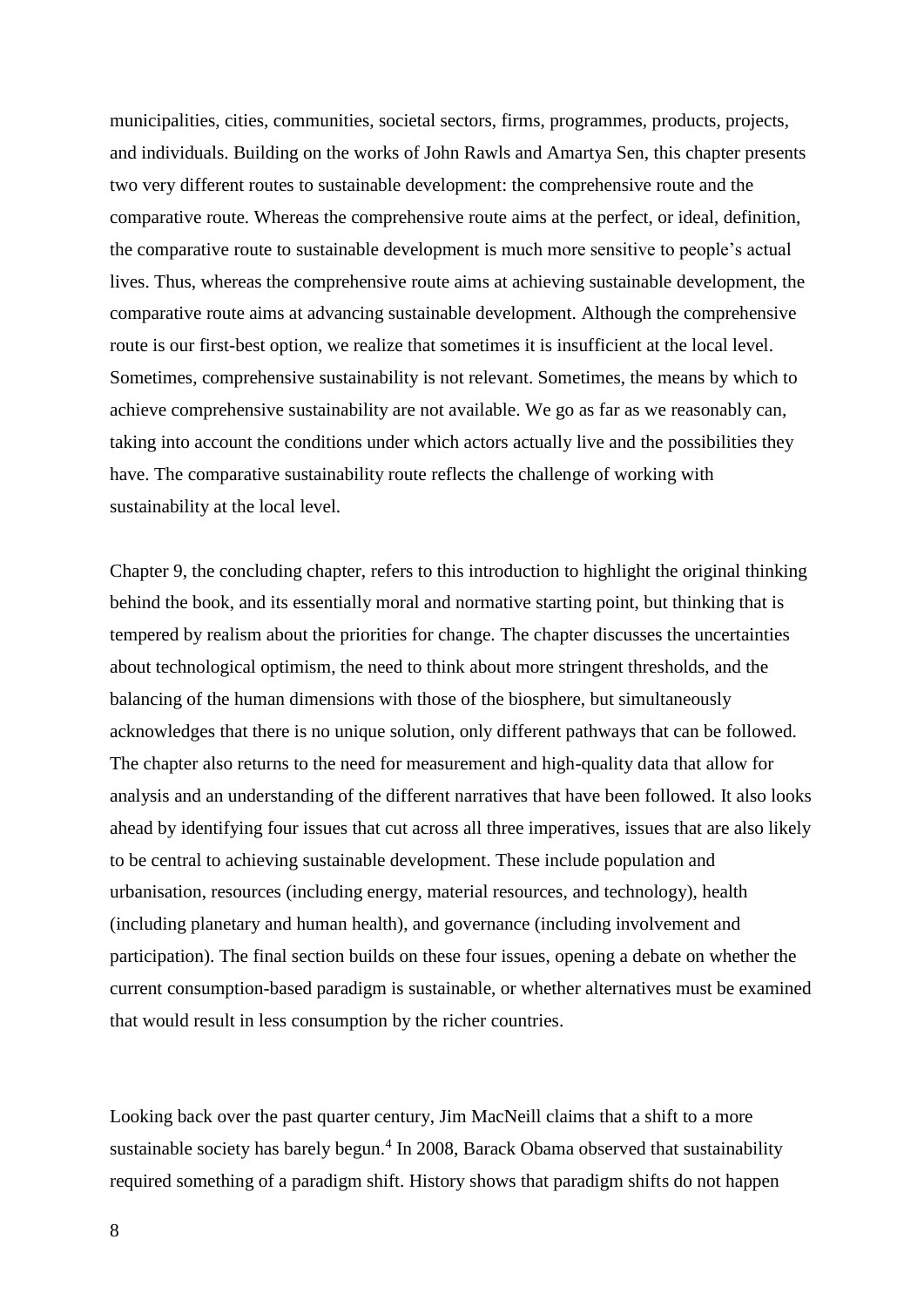overnight. If they were to happen at all, they would happen very slowly, resisted all the way by the vested interests of the status quo and by other forms of inertia. The UN SDGs could well challenge the status quo and be the start of a paradigm shift towards sustainable development.

It is, however, crucial to acknowledge that the magnitude of the challenge we are facing requires difficult choices about how humankind is living on this planet. *Transforming Our World* does not acknowledge that we must make difficult, even conflicting choices. Rather, the report excitedly envisages a world in which every country enjoys sustained, inclusive, and sustainable economic growth: 'It is an Agenda of the people, by the people and for the people – and this, we believe, will ensure its success' (UN, 2015, p. 12). *Our Common Future*, on the other hand, was much more concerned about the difficult choices: 'Sustainable global development requires that those who are more affluent adopt life-styles within the planet's ecological means […] We do not pretend that the process is easy or straightforward. Painful choices have to be made' (WCED, 1987, p. 9). These choices are central to the thinking behind this book.

## **References**

- Bernstein, S. (2013) Rio+20: Sustainable development in a time of multilateral decline. *Global Environmental Politics*, 13 (4), 12–21.
- Borowy, I. (2014) *Defining Sustainable Development for Our Common Future. A History of the World Commission on Environment and Development (Brundtland Commission)*. London and New York, Routledge.
- Dahl, A. L. (2012) Achievements and gaps in indicators for sustainability. *Ecological Indicators*, 17, 14–19.
- Daly, H. E. & Townsend, K. N. (eds) (1992) *Valuing the Earth: Economics, Ecology, Ethics*. Second Edition. London/Cambridge MA, MIT Press.
- Giddings, B., Hopwood, B. & O'Brien, G. (2002) Environment, economy and society: Fitting them together into sustainable development. *Sustainable Development*, 10(4), 187–196.
- Hopwood, B., Mellor, M. & O'Brien, G. (2005) Sustainable development: Mapping different approaches. *Sustainable Development*, 13, 38–52.
- Jacobs, M. (1991) *The Green Economy*. London, Pluto.